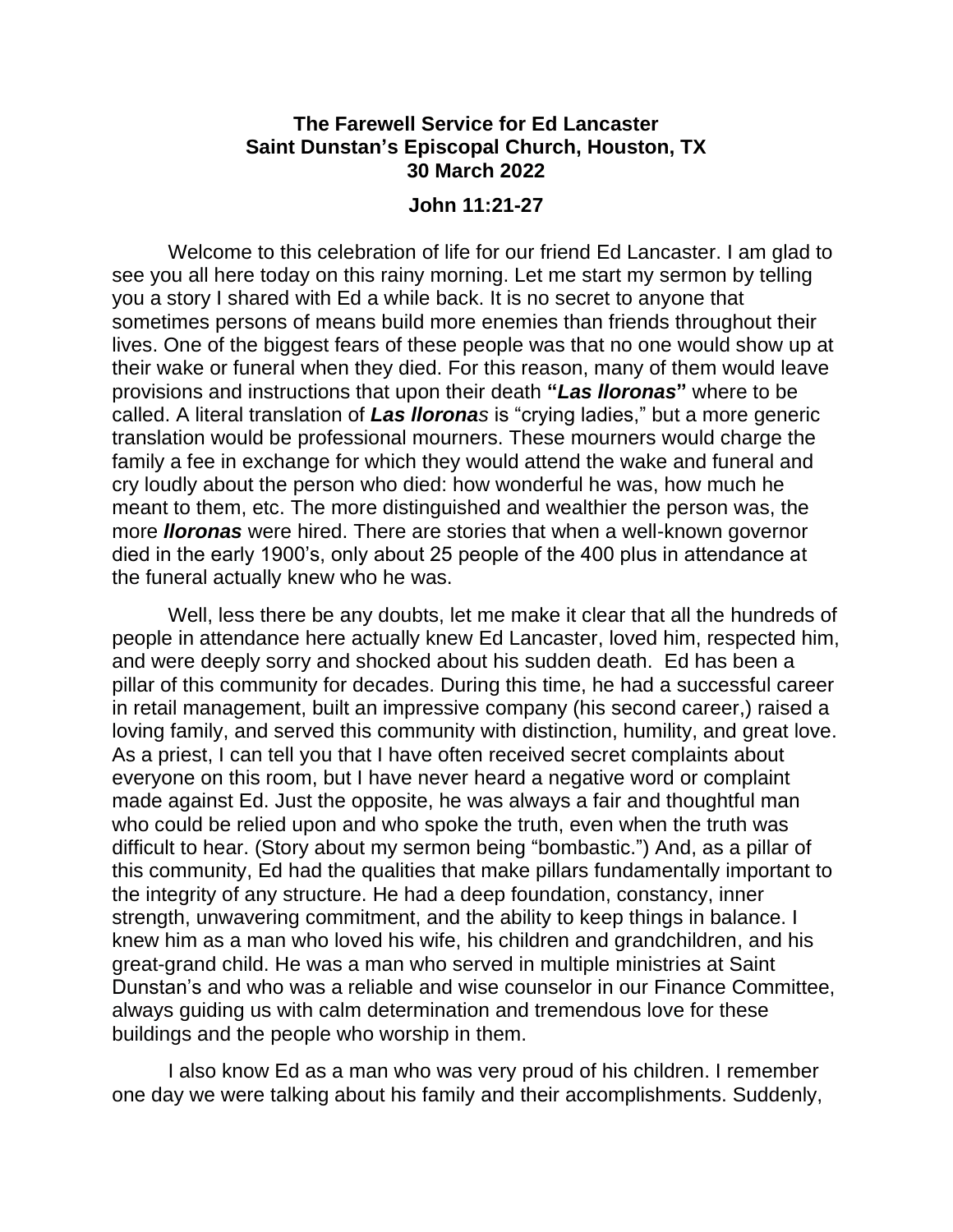Ed had this far of look in his eyes, and with great emotion, he turned to me and said, "As a father, I couldn't be more proud of the men they have become." And I believe Ed truly meant it. He was very proud of his children's accomplishments, and he felt truly blessed that his beloved company was safe and healthy in their capable hands.

On a personal level, I will miss Ed's support for my ministry. Almost every Monday during these last two years of ministry, I received a text or an e-mail from Ed congratulating me on a good Sunday, making a positive comment about my sermon, or suggesting an improvement in live streaming or sound. We shared a healthy libation a number of times, and Ed was always deeply interested in my plans for Saint Dunstan's. He saw great potential in this church, and he shared my dreams and aspirations for our common future. I will miss his honesty, his friendship, and his wicked sense of humor. But most of all, I will miss his friendship and love.

Today we are here to say goodbye to a great man. And to do this, we read the words of the Gospel of John. Jesus says, "I am the resurrection and the life. Those who believe in me, even though they die, will live, and everyone who lives and believes in me will never die." This is the promise we celebrate this morning. After 84 years of life on this earth, Ed returns to the one to whom he belongs, the one who came to earth to do his Father's will to save his children and bring them safely home. Jesus has come to claim his own and one day he will raise his own to life everlasting in a place without pain and suffering, without tears and anguish, without loss and mourning. We know that this very day, Ed claims this promise for himself and joins his Savior in paradise. I know this because Ed was a person of deep faith. He loved Jesus and he loved this church. He also loved the people God placed in his life, both in this congregation and in his personal and professional life. Above all, however, Ed loved his beloved wife, his best friend and companion for sixty years of his journey on earth.

But, let me make it clear that I don't believe Ed is in Paradise today because of anything he did, but rather, because of what Christ did for him. I grew up thinking that when you died you came before God, the judge, in a celestial courtroom where your sins were tabulated, your acts of charity where then subtracted from the total, and the remaining balance was converted into a sentence to be served somewhere far away from heaven. It was only after this sentence was paid in full that the believer was allowed into God's glory. Let me assure you that there is nothing that can separate the believer from the full, complete, and unmerited grace of God given to us through his Son, Jesus Christ. The great news today is that if there is a trial on the other side, Jesus of Nazareth willingly and gladly takes our place and pays the price for us, not because we deserve it, but because he loves us in ways that are unimaginable.